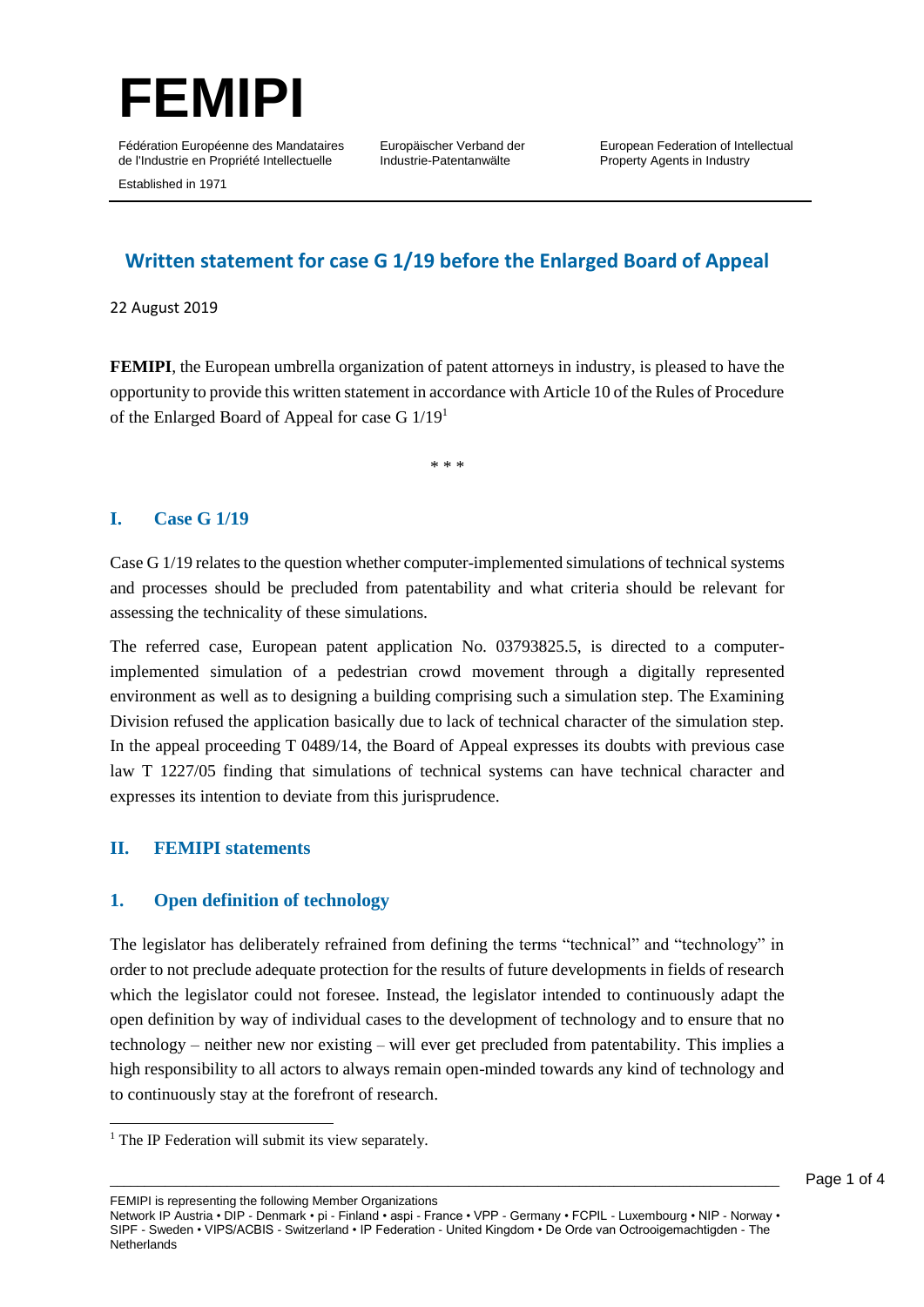

Europäischer Verband der Industrie-Patentanwälte

European Federation of Intellectual Property Agents in Industry

Established in 1971

## **2. Computer-implemented simulations are of high industrial relevance**

Computer-implemented simulations perform technical functions typical of modern engineering work. They can, depending on the quality of the simulation, provide – by way of an **approximate imitation** of the **physical reality** – a realistic assessment or prediction of the operation of a technical product, process or system. Thereby the simulation ideally allows the product, process or system to be developed so accurately that a prototype's chances of success can be assessed before it is built. This enables a wide range of products, processes or systems to be virtually tested and examined for suitability before high investments in a manufacturing process must be taken. These technical effects are core elements of the digital revolution that drives the digital conversion of European industry. They result in **huge cost savings**, and a tremendous **reduction of development cycles,**  including a reduction in field and performance testing, which are paramount for the success and competitiveness of European Industry. Thus, they clearly constitute well-defined technical effects in a physical reality.

## **3. Computer-implemented simulations can constitute a field of technology**

The referring Board expresses the view that a technical effect requires, at a minimum, a direct link with **physical reality**, such as a **change** in or a **measurement** of a physical entity. We agree that a link with physical reality is a well-accepted **sufficient** criterion that establishes technology. However, the openness of the definition of technology would be put at risk if it were made a necessary criterion for each and every invention. This would go too far and could preclude any computer-implemented digital technologies from patentability.

Considering how computer-implemented simulations are applied by industry today, software and computers must be accepted as physical entities that can create technical effects with physical reality. For computer-implemented simulations that provide a realistic assessment or prediction of the operation of a technical product, process or system, the sufficient link lies in the **approximate imitation** of the **physical reality** of the simulated **technical** product, process or system. Because of this link with physical reality they can't be precluded from patentability. Instead, they must be accepted as a field of technology.

#### **4. Computer-implemented simulations are not mental act as such**

By the limitation of patent claims to computer-implementations any kind of protection of pure mental acts is excluded from the scope of the protection. It is therefore contradictory to preclude computer-implemented simulations from patentability by ignoring the limitation to computerimplementations and alleging that they could be "in principle" pure mental-acts as such. This examination approach would potentially preclude any computer-implemented invention that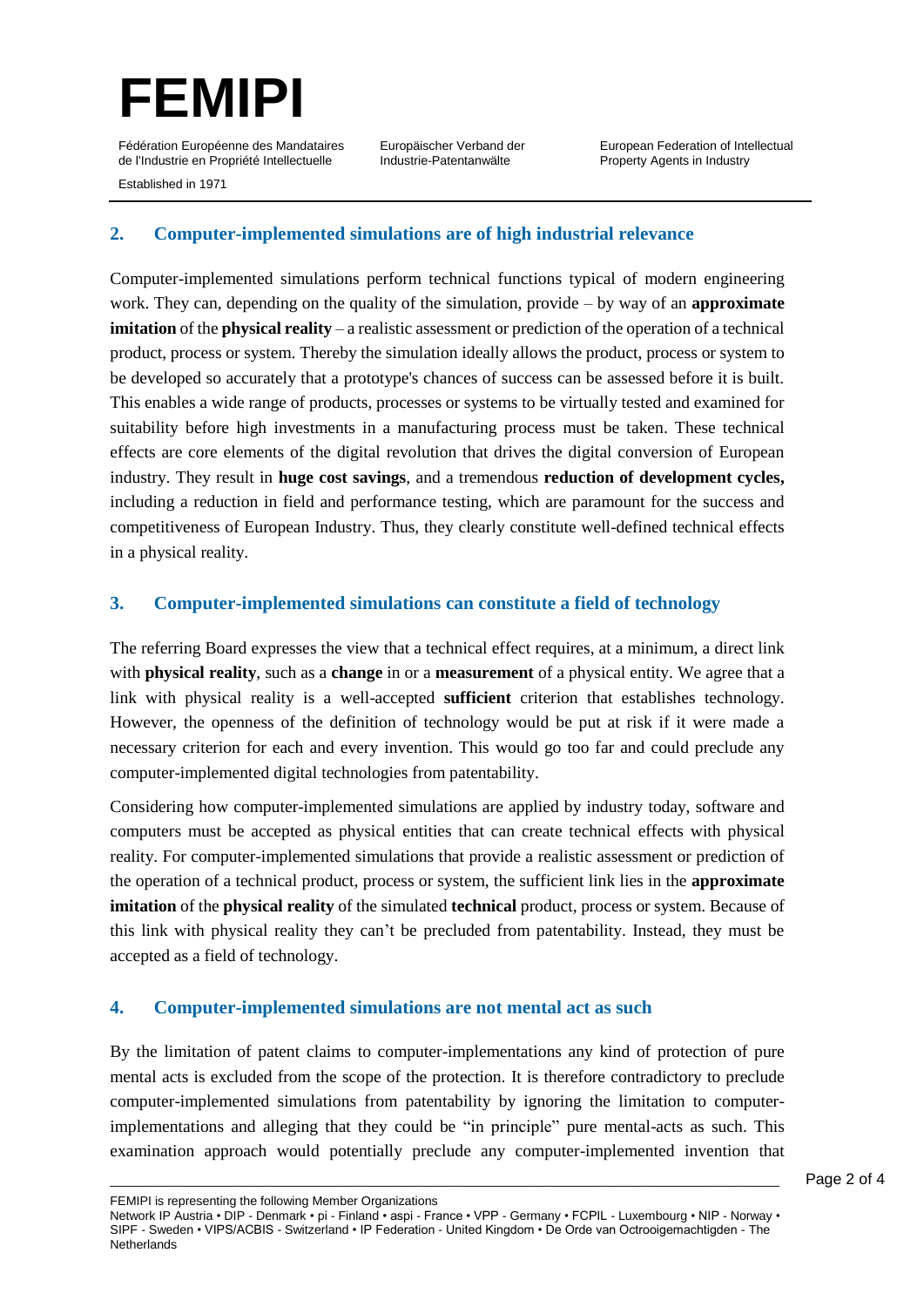

Europäischer Verband der Industrie-Patentanwälte

Established in 1971

processes digital data from patentability. Moreover, this would constitute a clear violation of the legal obligation of Art. 52 (3) EPC to interpret the exclusions of Art. 52 (2) EPC narrowly and a deviation from long established case law regarding the patentability of computer implemented inventions.

Instead, computer-implemented simulations must be examined in the same way as any other computer-implemented invention. By providing the limitation of computer implementation, they always pass Art. 52 EPC. Under Art. 56 EPC it has to be analysed in a second step WHAT is simulated and HOW it is simulated.

# **5. Computer-implemented simulations have the same technical potential as hardware inventions**

It should be enough if a computer-implemented simulation has the potential to provide an inventive technical effect in a specific application. It should not be required to include this application in the patent claims. As recognized correctly by T 1173/97, COMPUTERPROGRAMMPRODUKT / IBM, an inventive computer-implemented simulation is ready for industrial application as soon as the computer-implementation is available in the form of a computer program.

The same should be applied for computer implemented simulations. In this regard computerimplemented simulations are comparable to hammers or other tools. Both have the potential to generate inventive technical effects, but this potential will only materialize in the physical reality if they are applied by industry. Thereafter, they can be improved by virtue of typical engineering work. It is up to engineers to recognize problems resulting from their industrial application, searching for root causes thereof and finding, by way of non-obvious technical considerations, new inventive technical solutions that solve the identified problems and ideally perform better than the prior-art. With hammers this would results in a "better hammer" and with computer-implemented simulations in a "better computer-implemented simulation".

## **6. Conclusion**

In modern times, there is no justification to discriminate computer-implemented simulations from hardware. In the same way as inventive hardware serving as tools for industrial application and being claimed independently from its industrial application is not precluded from patentability, inventive computer-implemented simulations which serve as tools for industrial application, design or planning must not precluded from patentability if they are claimed independently from their industrial application.

It is the responsibility of the Patent System to ensure that no technology is ever precluded from patentability. The Patent System is expected to keep track with the development of technologies